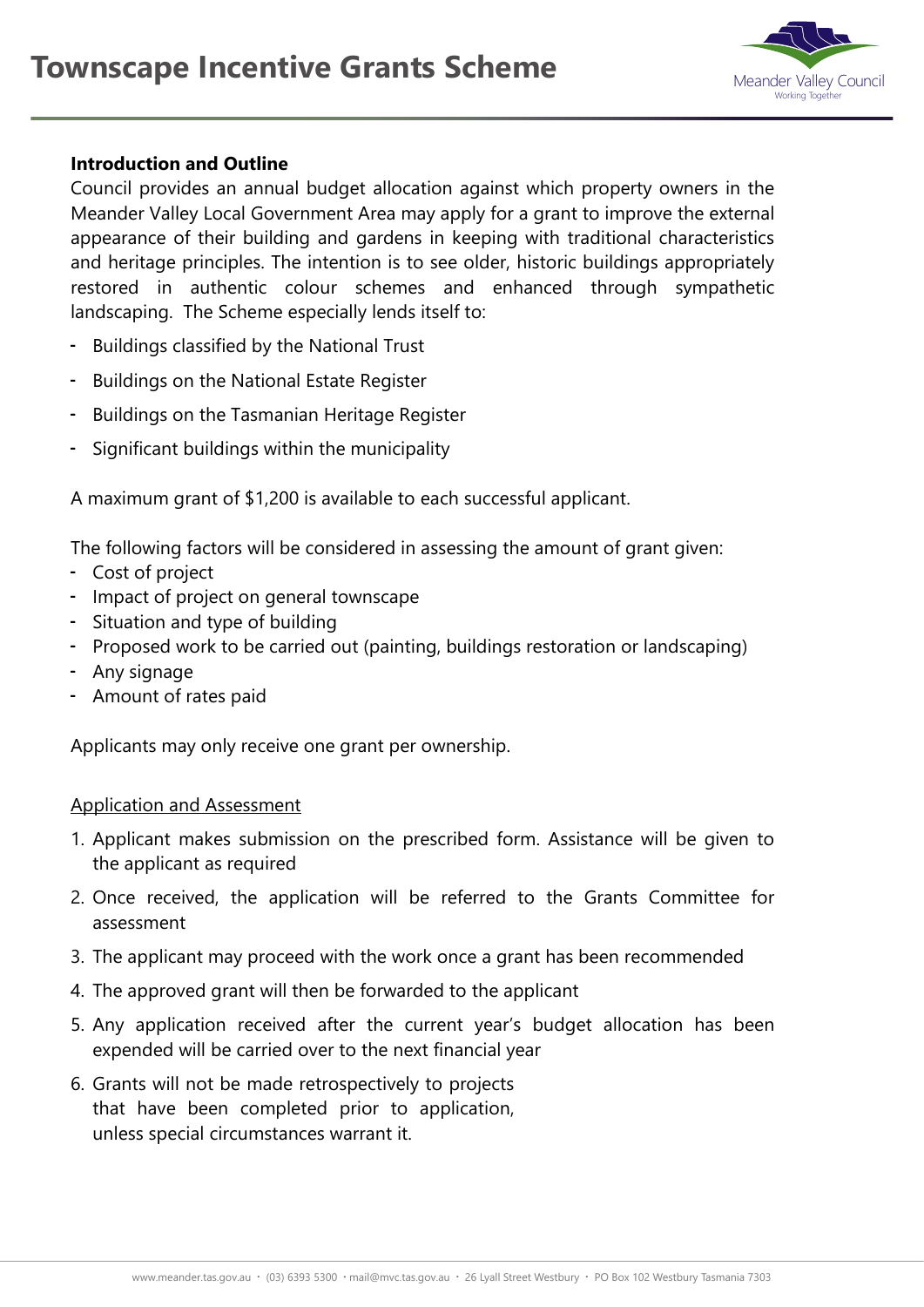

## **Notification of Proposed Work and Application for Grant**

NAME OF APPLICANT

TEL. NO. EMAIL

I wish to advise Council that I intend to upgrade/restore the building located at:

ADDRESS

I provide the following details In support of this application: Brief description of the proposed work(s) including any proposed signage or landscaping

Enclose a plan if available and photographs as appropriate If insufficient space please use a separate sheet